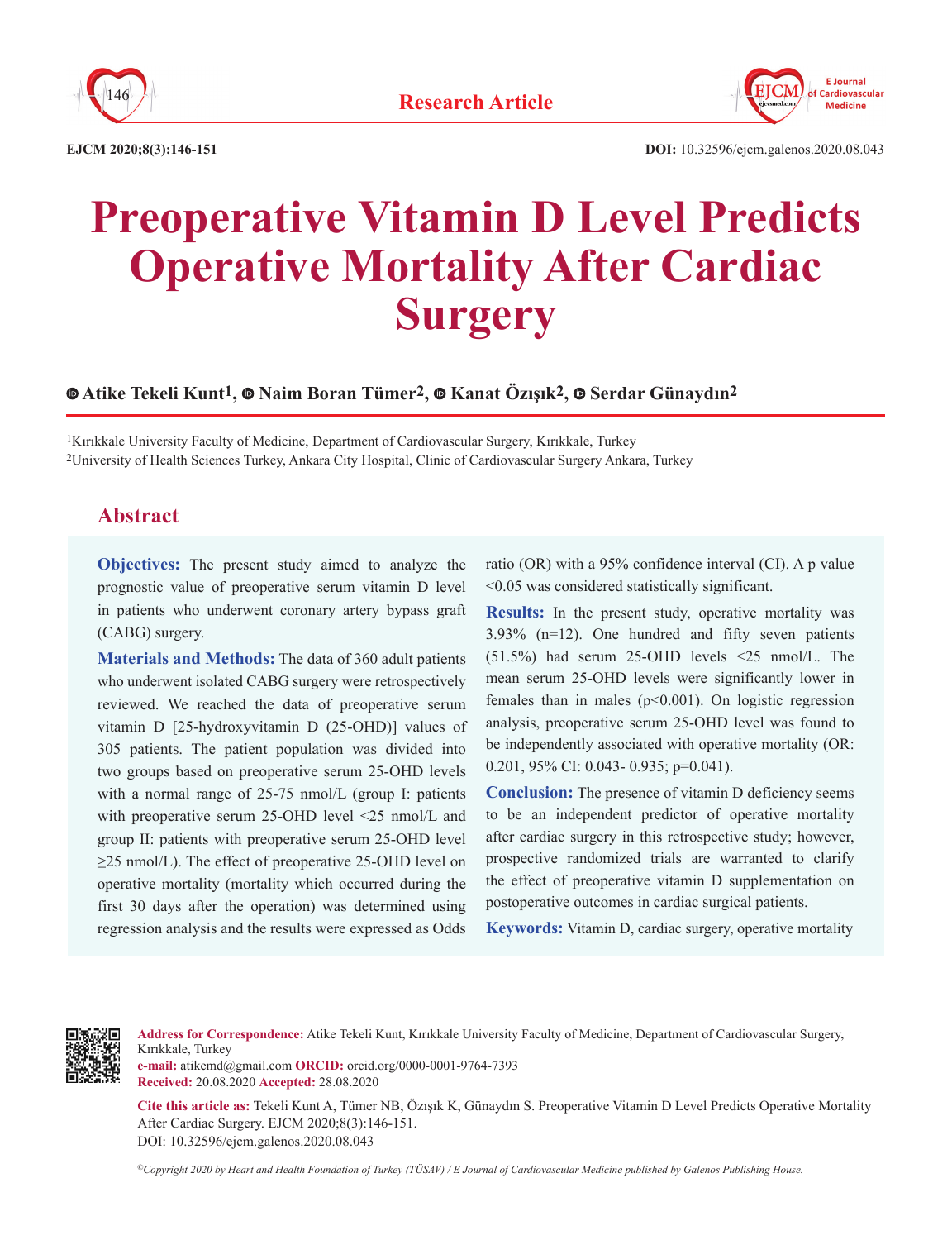



## **Introduction**

Robert Goetz was the first to perform coronary artery bypass grafting (CABG) surgery in 1960, and after that CABG became the most commonly performed cardiac surgery procedure worldwide<sup> $(1,2)$ </sup>. Despite technological advances and advancements of surgical experience and perioperative care, the short term (in-hospital and/or 30-day) mortality of CABG varies from  $1\%$  to  $5\%$ <sup>(3)</sup>. To predict the operative mortality which occur during the first 30 days after CABG, several risk scoring systems and additional tools as biomarkers have been developed $(4,5)$ . The most commonly used and well-known biomarkers are troponins, brain natriuretic peptide and N-terminal fragment of brain natriuretic peptide $(6,7)$ .

Vitamin D is a steroid hormone and has a role in bone metabolism. It is produced on the skin by the effect of sunlight. It is also important for immunity, cardiovascular, and central nervous systems<sup>(8)</sup>. It is known to play a role in the metabolism of insulin and the development of obesity(9).Vitamin D deficiency is a global health problem and many adults and also infants have low vitamin D levels worldwide(10). Vitamin D has protective effects on atherosclerosis by increasing nitric oxide levels and decreasing oxidative stress in endothelium and also by inhibiting the proliferation of smooth muscle cells in vessels; thus, vitamin D deficiency is suggested to be associated with increased risks of coronary artery  $disease<sup>(11)</sup>$ . In the present study, we analyzed the association of preoperative vitamin D levels with operative mortality in patients who underwent CABG surgery.

# **Materials and Methods**

### **Patients**

We retrospectively reviewed the data of 360 adult patients who underwent isolated CABG surgery from January 2016 to January 2018. We reached the data of preoperative serum vitamin D [25-hydroxyvitamin D (25- OHD)] values of 305 patients. All patients previously had granted permission for the use of their medical records for research purposes and institutional review board approved

the study (no: E-19-048, date: 3.10.2019, Ankara City Hospital). For the present study, the patient population was divided into two groups based on preoperative serum 25-OHD levels with a normal range of 25-75 nmol/L (group I: patients with preoperative serum 25-OHD level <25 nmol/L and group II: patients with preoperative serum 25-OHD level  $\geq$ 25 nmol/L). The primary outcome was the operative mortality. Operative mortality was defined as mortality which occurred during the first 30 days after the operation**.** Patients with recent myocardial infarction, emergent surgery, and patients undergoing operations other than CABG or in conjunction with CABG were excluded from the study.

All operations were performed in a standardized approach and by the same surgical team. Terumo roller pump (Terumo Advanced Perfusion System 1, USA) and membrane oxygenators (Inspire 8, LivaNova Sorin Group, Italy) were used with mild to moderate (28- 32 °C) hypothermia and pulsatile flow of 2.2-2.4 L/m2 . Myocardial protection was achieved with tepid antegrade blood cardioplegia. Patients were followed in the intensive care unit (ICU), in accordance with the protocols of our institution.

### **Statistical Analysis**

All statistics were performed using SPSS version 18.0 for Windows (IBM Corporation, New York, USA). Continuous variables were expressed as mean  $\pm$  standard deviation and were compared by unpaired Student's t-test or chi-square test. The effect of preoperative serum 25-OHD level on operative mortality after CABG was determined using logistic regression analysis, and the results were expressed as Odds ratio (OR) with a 95% confidence interval (CI). A p value  $\leq 0.05$  was considered statistically significant.

## **Results**

In this study, 51.5% of patients had preoperative serum 25-OHD levels <25 nmol/L. Preoperative patient characteristics and intraoperative data did not show statistical significance between the two groups other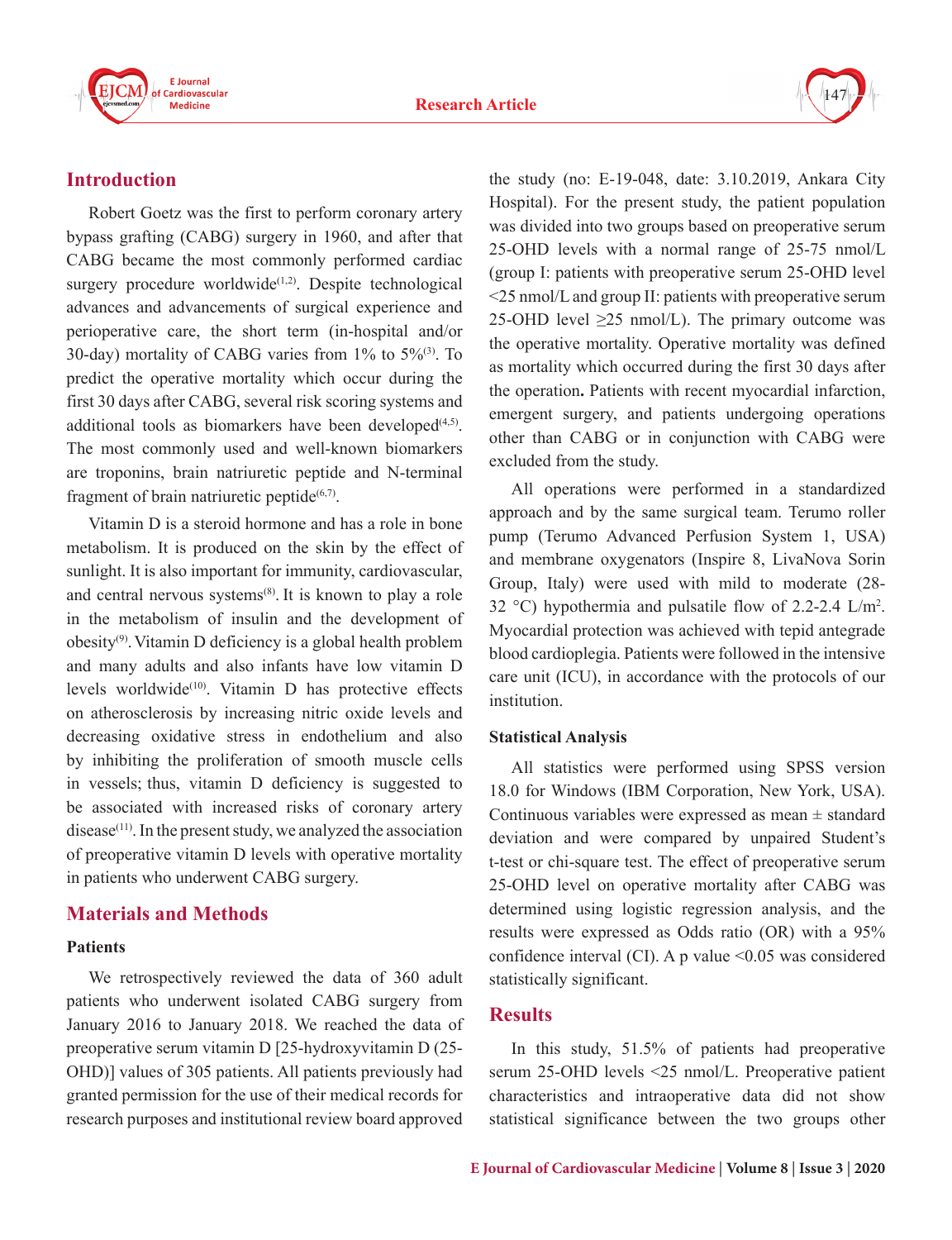

than gender, vitamin D levels, and Euroscore II (Table 1). The preoperative mean serum 25-OHD was 19.1±4.4 nmol/L in group I and  $48.2 \pm 16.4$  nmol/L in group II (p<0.001). Preoperative mean serum 25-OHD levels were significantly lower in females than in males (31.0±18.4 nmol/L,  $35.6\pm18.8$  nmol/L, respectively  $p=0.035$ ). On logistic regression analysis, the presence of lower serum 25-OHD levels was shown to be associated with an increased incidence of operative mortality (OR: 0.201, 95% CI: 0.043-0.935; p=0.041). Logistic regression analysis also revealed that Euroscore II was the other independent risk factor for operative mortality after isolated CABG in this study (OR: 1.270, 95% CI: 1.034- 1.559, p=0.023).

The postoperative data of the patients are shown in Table 2. Prolonged ventilatory support was necessary in 3.8% of patients. Postoperative acute kidney injury was observed in 17% of patients. Kidney injury was interpreted according to RIFLE classification<sup>(12)</sup>; RIFLE (R: risk, I: injury, F: failure, L: loss, and E: end-stage kidney disease). When results were compared according to the RIFLE classification, 36 patients were in group I

| <b>Table 1.</b> Baseline and perioperative characteristics of patients |  |
|------------------------------------------------------------------------|--|
|------------------------------------------------------------------------|--|

| <b>Clinical characteristics</b>    | Group I*<br>$(n=157)$ | Group II**<br>$(n=148)$ | р                                     |
|------------------------------------|-----------------------|-------------------------|---------------------------------------|
| Age, years                         | $69.8 + 7.1$          | $68.2 + 8.0$            | 0.359                                 |
| Female (n)                         | 95                    | 62                      | $0.001+$                              |
| Body mass index, kg/m <sup>2</sup> | $272+47$              | $28.1 \pm 4.9$          | 0.237                                 |
| Hypertension (n)                   | 91                    | 87                      | 0.488                                 |
| Diabetes mellitus (n)              | 64                    | 74                      | 0.066                                 |
| Hyperlipidemia (n)                 | 90                    | 78                      | 0.243                                 |
| Serum 25-OHD (nmol/L)              | $19.1 + 4.4$          | $48.2 \pm 16.4$         | $< 0.001$ <sup><math>\pm</math></sup> |
| CPB time (min)                     | 109.6±41.3            | $102.7 \pm 39.5$        | 0.063                                 |
| Cross-clamp time (min)             | $62.1 + 22.6$         | 58.6±24.7               | 0.168                                 |
| LV function $(\%)$                 | $52.4 \pm 10.7$       | $54.4 + 9.4$            | 0.052                                 |
| Serum creatinine (mg/dL)           | $0.95 \pm 0.2$        | $0.92 \pm 0.2$          | 0.219                                 |
| Creatinine clearance<br>(mL/min)   | 84.1±35.9             | $90.1 \pm 35.2$         | 0.156                                 |
| Euroscore II (%)                   | $3.9{\pm}2.6$         | $2.9 + 2.1$             | $0.009+$                              |

*CPB: Cardiopulmonary bypass, LV: Left ventricle, n: Number*

*\*Group I: patients with preoperative serum 25-OHD levels <25nmol/L, \*\*Group II: patients with preoperative serum 25-OHD levels ≥25 nmol/L. ǂp<0.05, statistically significant*

and 16 patients were in group II ( $p=0.004$ ). Operative mortality was 3.93%. Nine patients died due to low cardiac output and multiorgan failure during the hospital stay**,** one patient died due to pulmonary embolism on the 15th postoperative day, one patient due to mediastinitis on the 23rd postoperative day, and one patient died due to cerebrovascular accident on the  $18<sup>th</sup>$  postoperative day.

#### **Discussion**

The aim of the present study was to determine whether preoperative serum 25-OHD levels were associated with operative mortality after CABG. Our retrospective study illustrated that lower preoperative serum level of 25- OHD was associated with operative mortality**.** Our results showed that 51.5% of patients had preoperative serum 25-OHD levels <25 nmol/L. It is known that vitamin D deficiency rate is increasing worldwide and approximately 30% of people in all age groups have deficiency or insufficiency<sup> $(13)$ </sup>. Vitamin D deficiency is common among older and critically ill patients. As we analyzed the cardiac surgical patients who were old and critically ill in nature, our results were similar with literature in this regard $(14)$ .

Vitamin D deficiency is reported to be associated with increased morbidity and even mortality in critically ill patients $(15-17)$ . Although the exact mechanism to elucidate this association is not well understood, higher incidence of postoperative inflammatory processes in vitamin D deficiency may be one of the explanations<sup> $(18)$ </sup>. Cardiac

**Table 2.** Postoperative data of the patients

|                                      | Group I*<br>$(n=157)$ | Group II**<br>$(n=148)$ | р                  |
|--------------------------------------|-----------------------|-------------------------|--------------------|
| Mean ICU time (h)                    | $55.3\pm25.9$         | $49.3 \pm 22.2$         | $0.031*$           |
| Mean ventilatory support time<br>(h) | $9.2 + 11.4$          | $72+22$                 | 0.038 <sup>‡</sup> |
| IABP support (n)                     | 12                    | 3                       | $0.032*$           |
| In-hospital stay time (d)            | $6.8{\pm}2.5$         | $6.2 \pm 1.6$           | $0.013*$           |
| Operative mortality (n)              | 12                    | 2                       | $0.036*$           |

*ICU: Intensive care unit, h: hours, IABP: Intra-aortic balloon pump, d: Days, n: Number*

*\*Group I: patients with preoperative serum 25-OHD levels <25nmol/L, \*\*Group II: patients with preoperative serum 25-OHD levels ≥25 nmol/L. ǂp<0.05, statistically significant*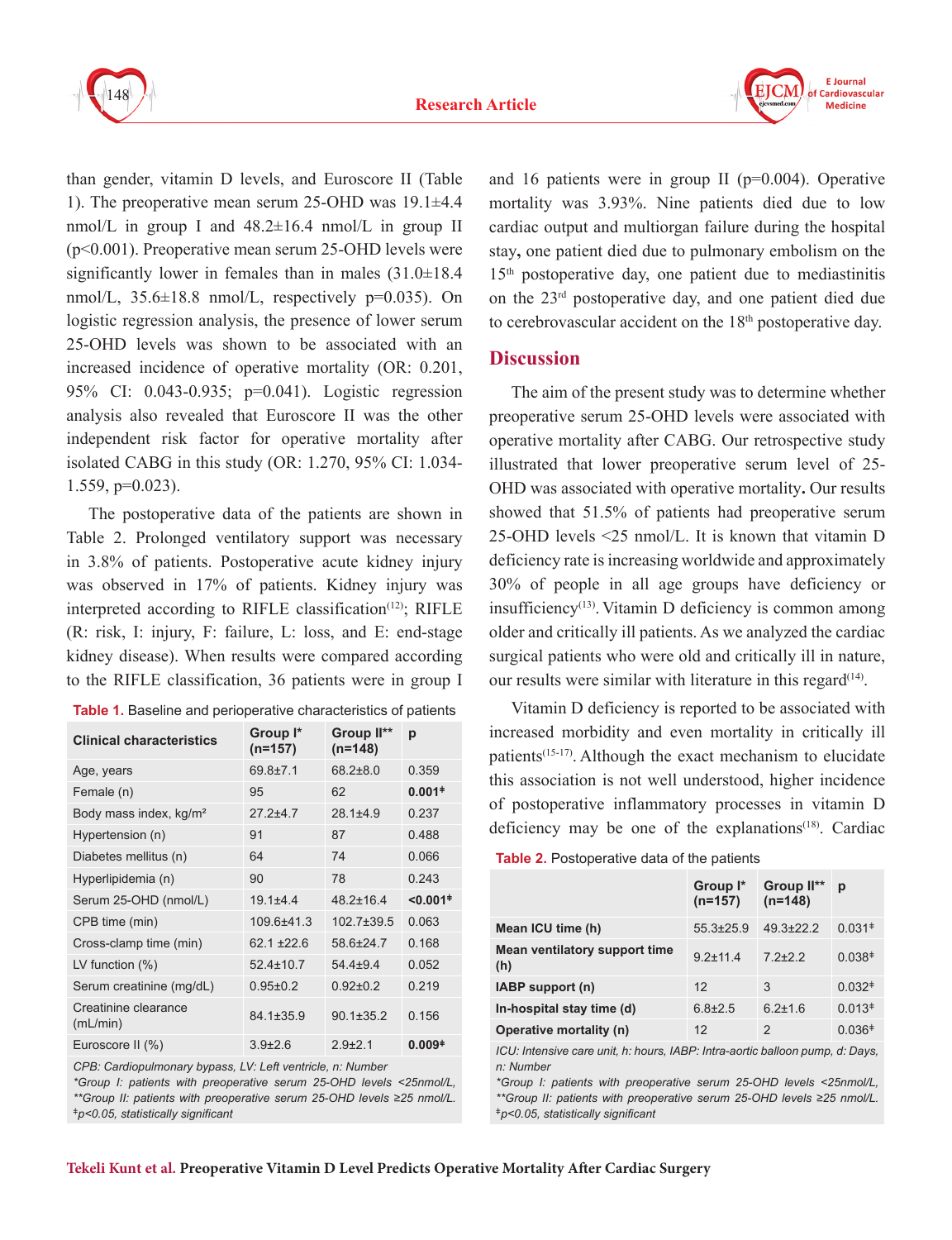

surgical patients are at risk of surgery-related inflammation. Cardiopulmonary bypass (CPB) results in an acute systemic inflammatory response syndrome and this is suggested to result in increased morbidity, development of organ dysfunctions, and mortality<sup>(19)</sup>. The inflammatory cascade is activated during CPB and proinflammatory cytokines as interleukin-6 (IL-6) and IL-8 are released, which results in immune system dysfunction $(20,21)$ . The anti-inflammatory effects of vitamin D are documented and preoperative lower levels of vitamin D are found to be associated with postoperative organ dysfunction and mortality<sup>(14,22)</sup>. Additionally, experimental studies have indicated that due to the attenuation of vascular inflammation in vitamin D deficiency, cardiovascular risk increases<sup>(23)</sup>. Low levels of vitamin D, which result in decreased anti-inflammatory capacity after cardiac surgery, could contribute to poor outcomes and increased operative mortality in the present study.

Our results revealed an increased ICU stay time and hospital stay times in patients with vitamin D deficiency, which is compatible with the studies in the literature<sup>(19,23)</sup>. It was reported by Abou Zahr et al.<sup>(24)</sup> that vitamin D levels were decreased immediately after CPB and increased after 24 hours. The explanation of the reduction was attributed to acute fluid shifts during CPB and the rise was attributed to renal recovery with improved perfusion after CPB. Recently, there are studies dealing with the role of vitamin D in postoperative outcomes<sup> $(25)$ </sup>. It has been suggested that preoperative vitamin D deficiency is associated with acute kidney injury, acute respiratory distress syndrome, neurologic dysfunctions, nosocomial infections, liver dysfunction, and cardiogenic shock after cardiac surgery $(22)$ . Acute kidney injury was reported to be higher in group I in our study. Vitamin D supplementation is another issue that needs to be clarified as there is no consensus regarding whether it is necessary to supply vitamin D preoperatively or not, when to supply or in which dose it should be supplied. It is suggested that vitamin D supplementation may play a protective role against

paroxysmal atrial fibrillation after cardiac surgery(26). It is also reported that the optimization of vitamin D status in both critically ill adults and congenital heart disease patients could attenuate inflammation and nosocomial infection and improve cardiac function $(27)$ .

Another finding in our study was the gender difference between the two groups. Vitamin D deficiency was more common among females in the present study. Quraishi et al.(28) also reported vitamin D deficiency in females in their study; however, Ford et al.<sup> $(29)$ </sup> reported a higher prevalence of vitamin D deficiency among men and stated that the amount of body fat and/or its distribution could explain this gender difference.

The other independent risk factor for operative mortality in our study was found to be increased Euroscore II. Additive Euroscore II has been used worldwide in the clinical practice since 1999 and Euroscore II since 2012 for mortality prediction after cardiac surgery. Euroscore II, which is also used in our study, is suggested to be a good predictor of mortality in low risk cardiac surgical patients: however, it may underestimate mortality especially in high risk population $(30)$ .

#### **Study Limitations**

There are some limitations of the present study. First, the study design was retrospective. Second, in the study, the sample size was relatively small and was limited to CABG patients and finally, we did not perform a propensity score matching to analyze the effect of Euroscore II or vitamin D deficiency on mortality.

## **Conclusion**

In summary, the incidence of Vitamin D deficiency was 51.5% and the operative mortality was 3.93% in the present study. Vitamin D deficiency resulted in poor postoperative outcomes and increased operative mortality after CABG. Prospective randomized studies that are designed to analyze the effect of vitamin D deficiency and its supplementation before surgery on postoperative outcomes are warranted.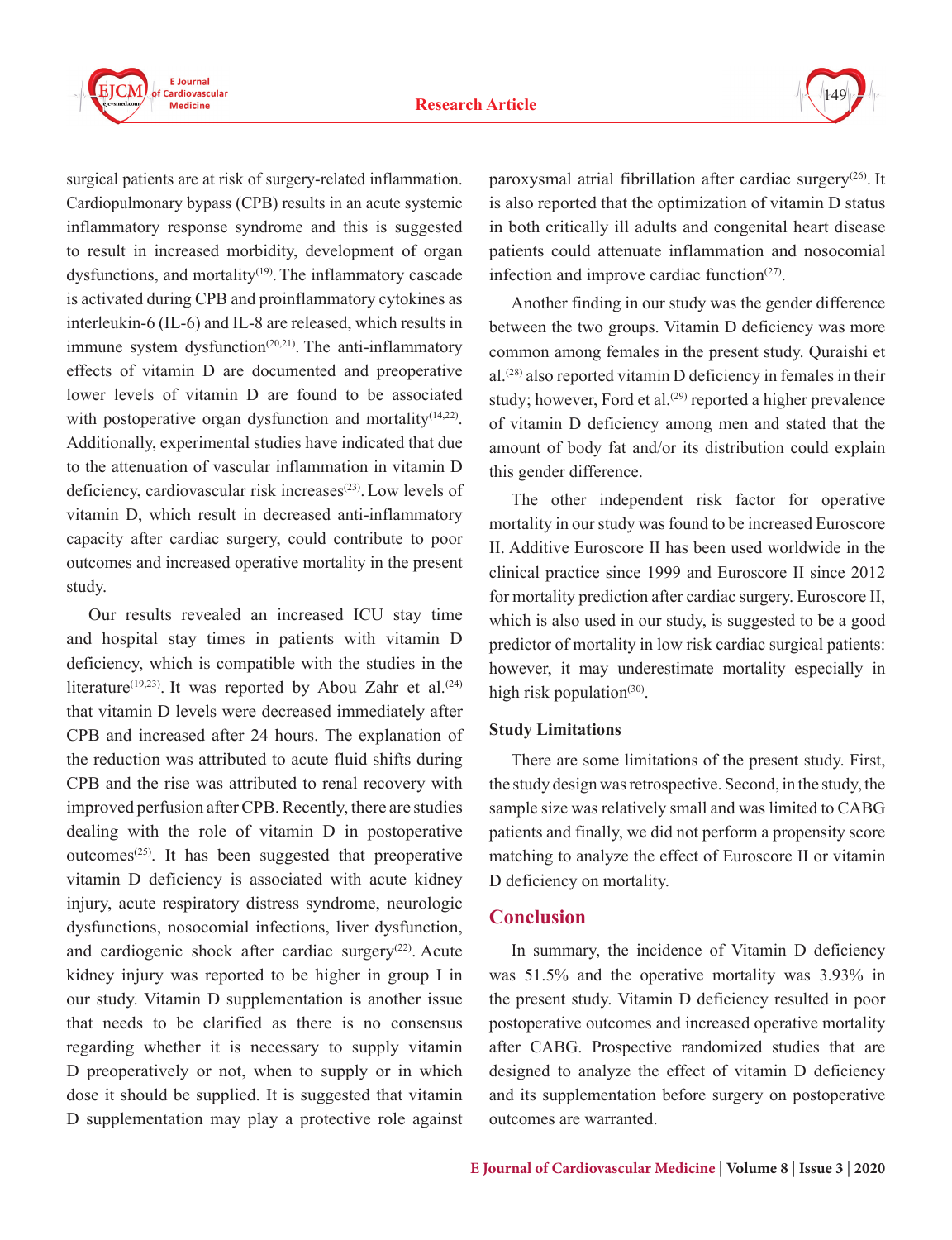



#### **Ethics**

**Ethics Committee Approval:** Institutional Review Board of Ankara City Hospital approved the study (no: E-19-048, date: 3.10.2019).

**Informed Consent:** All patients previously had granted permission for the use of their medical records for research purposes.

**Peer-review:** Externally peer-reviewed.

#### **Authorship Contributions**

Surgical and Medical Practices: A.T.K., N.B.T., K.Ö., S.G., Concept:A.T.K., N.B.T., K.Ö., S.G., Design:A.T.K., N.B.T., K.Ö., S.G., Data Collection or Processing: A.T.K., N.B.T., K.Ö., S.G., Analysis or Interpretation: A.T.K., N.B.T., K.Ö., S.G., Literature Search: A.T.K., N.B.T., K.Ö., S.G., Writing: A.T.K., N.B.T., K.Ö., S.G.

**Conflict of Interest:** No conflict of interest was declared by the authors.

**Financial Disclosure:** The authors declared that this study received no financial support.

## **References**

- 1. Goetz RH, Rohman M, Haller JD, Dee R, Rosenak SS. Internal mammarycoronary artery anastomosis. A nonsuture method employing tantalum rings. J Thorac Cardiovasc Surg 1961;41:378-86.
- 2. Weiss AJ, Elixhauser A. Trends in Operating Room Procedures in U.S. Hospitals, 2001-2011: Statistical Brief #171. In: Rockville MD (eds). Healthcare Cost and Utilization Project (HCUP) Statistical Briefs. Agency for Healthcare Research and Quality (US), 2006.
- 3. Ferguson TB Jr. Mortality in coronary artery bypass grafting: what's next? Circulation 2012;125:2409-11.
- 4. Geissler HJ, Hölzl P, Marohl S, et al. Risk stratification in heart surgery: comparison of six score systems. Eur J Cardiothorac Surg 2000;17:400-6.
- 5. Thomas MR, Lip GY. Novel Risk Markers and Risk Assessments for Cardiovascular Disease. Circ Res 2017;120:133-49.
- 6. Beattie WS, Wijeysundera DN. Perioperative cardiac biomarkers: the utility andtiming. Curr Opin Crit Care 2013;19:334-41.
- 7. Patel DM, Thiessen-Philbrook H, Brown JR, et al. Association of plasmasoluble ST2 and galectin-3 with cardiovascular events and mortality following cardiac surgery. Am Heart J 2020;220:253-63.
- 8. Roth DE, Abrams SA, Aloia J, et al. Global prevalence and disease burden of vitamin D deficiency: a roadmap for action in low- and middle-income countries. Ann N Y Acad Sci 2018;1430:44-79.
- 9. Talaei A, Mohamadi M, Adgi Z. The effect of vitamin D on insulin resistance in patients with type 2 diabetes. Diabetol Metab Syndr 2013;5:8.
- 10. Hilger J, Friedel A, Herr R, et al. A systematic review of vitamin D status in populations worldwide. Br J Nutr 2014;111:23-45.
- 11. Menezes AR, Lamb MC, Lavie CJ, DiNicolantonio JJ. Vitamin D and atherosclerosis. Curr Opin Cardiol 2014;29:571-7.
- 12. Bellomo R, Ronco C, Kellum JA, Mehta RL, Palevsky P. Acute Dialysis Quality Initiative workgroup. Acute renal failure - definition, outcome measures, animal models, fluid therapy and information technology needs: the Second International Consensus Conference of the Acute Dialysis Quality Initiative (ADQI) Group. Crit Care 2004;8:R204-12.
- 13. Holick MF. Vitamin D deficiency. N Engl J Med 2007;357:266-81.
- 14. Borgermann J, Lazouski K, Kuhn J, et al. 1,25-Dihydroxyvitamin D fluctuations in cardiac surgery are related to age and clinical outcome. Crit Care Med 2012;40:2073-81.
- 15. Venkatram S, Chilimuri S, Adrish M, Salako A, Patel M, Diaz-Fuentes G. Vitamin D deficiency is associated with mortality in the medical intensive care unit. Crit Care 2011;15:R292.
- 16. Lee P, Nair P, Eisman JA, Center JR. Vitamin D deficiency in the intensive care unit: an invisible accomplice to morbidity and mortality? Intensive Care Med 2009;35:2028-32.
- 17. Matthews LR, Ahmed Y, Wilson KL, Griggs DD, Danner OK. Worsening severity of vitamin D deficiency is associated with increased length of stay, surgical intensive care unit cost, and mortality rate in surgical intensive care unit patients. Am J Surg 2012;204:37-43.
- 18. Zittermann A, Kuhn J, Ernst JB, et al. Circulating 25- Hydroxyvitamin D and 1,25-Dihydroxyvitamin D Concentrations and Postoperative Infections in Cardiac Surgical Patients: the CALCITOP-Study. PLoS One 2016;11:e0158532.
- 19. Paparella D, Yau TM, Young E. Cardiopulmonary bypass induced inflammation: Pathophysiology and treatment. An update. Eur J Cardiothorac Surg 2002;21:232-44.
- 20. Markewitz A, Lante W, Franke A, Marohl K, Kuhlmann WD, Weinhold C. Alterations of cell-mediated immunity following cardiac operations: Clinical implications and open questions. Shock 2001;16 (Suppl 1):10-5.
- 21. Schuett H, Luchtefeld M, Grothusen C, Grote K, Schieffer B. How much is too much? Interleukin-6 and its signalling in atherosclerosis. Thromb Haemost 2009;102:215-22.
- 22. Ney J, Heyland DK, Amrein K, et al. The relevance of 25-hydroxyvitamin D and 1,25-dihydroxyvitamin D concentration for postoperative infections and postoperative organ dysfunctions in cardiac surgery patients: The eVIDenCe study. Clin Nutr 2019;38:2756-62.
- 23. Lavie CJ, Lee JH, Milani RV. Vitamin D and cardiovascular disease will it live up to its hype? J Am Coll Cardiol 2011;58:1547-56.
- 24. Abou Zahr R, Faustino EVS, Carpenter T, et al. Vitamin D Status After Cardiopulmonary Bypass in Children With Congenital Heart Disease. J Intensive Care Med 2017;32:508-13.
- 25. Krishnan A, Ochola J, Mundy J, et al. Acute fluid shifts influence the assessment of serum vitamin D status in critically ill patients. Crit Care 2010;14:216.